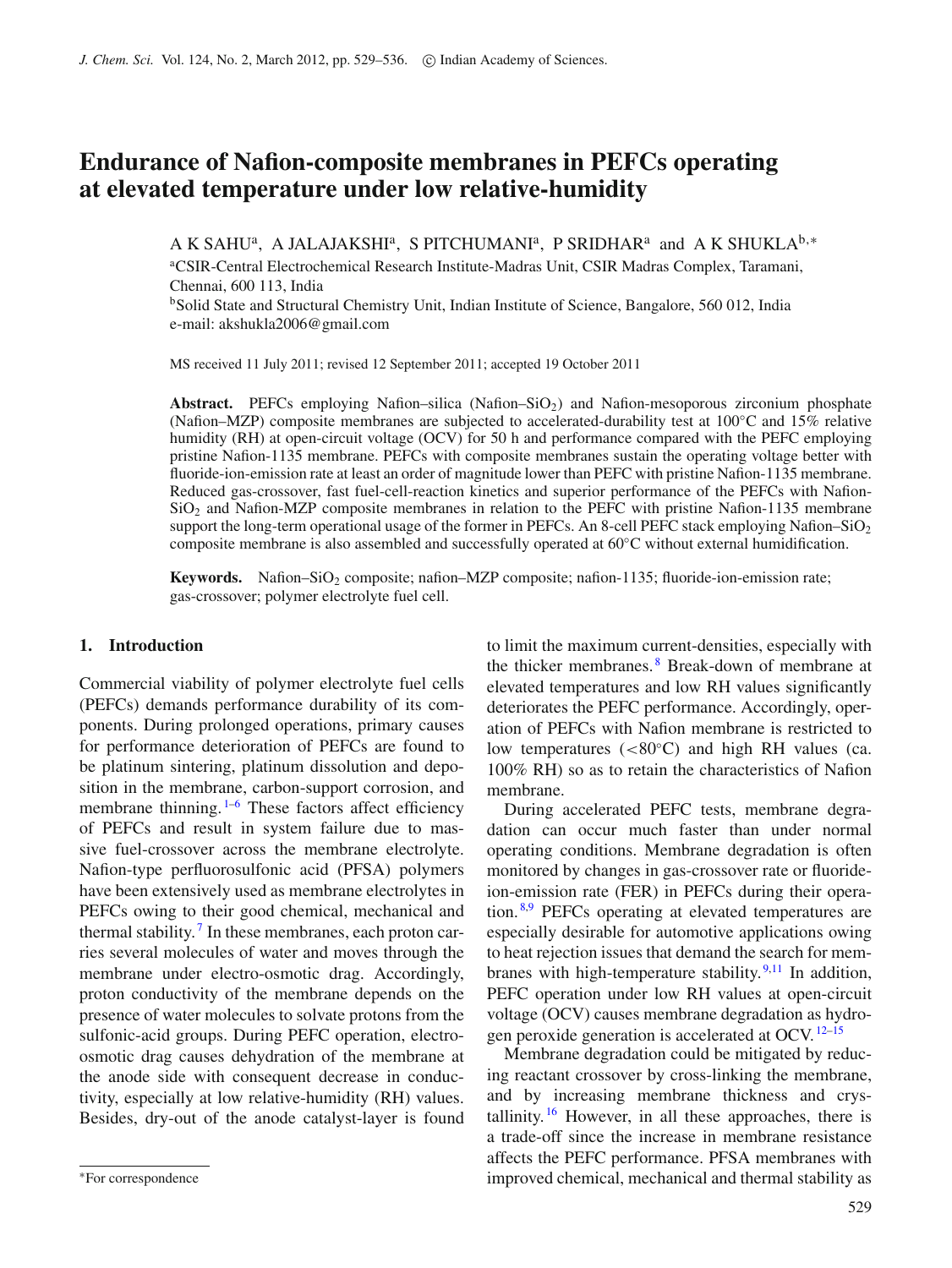well as proper water management at high temperatures are possible to achieve by forming a composite. Endoh *et al* [17](#page-7-0) have developed a PFSA-based composite membrane with excellent stability at OCV at 120◦C and 18% RH. Interestingly, FER for such a membrane is about  $2 \times 10^{-8}$  g cm<sup>-2</sup> h<sup>-1</sup>, which is less than 1% of the FER under OCV for the Nafion-based MEA.

Hydrogen crossover is undesirable diffusion of hydrogen from anode to cathode through the membrane and can have adverse effect on PEFC at least in three ways: (i) reduction in fuel efficiency, (ii) depression in cathode potential, and (iii) severe formation of peroxide radicals at the cathode, which not only damage the catalyst layer but also the membrane.  $^{18}$  $^{18}$  $^{18}$  In addition, it is also reported that formation of hydrogen peroxide is an exothermic reaction that results in pin-holes in the membranes, destroying the membrane electrode assembly (MEA) and causing safety problems.  $19-21$  $19-21$ Therefore, measurement of hydrogen crossover, in particular at OCV where most severe crossover occurs, is of utmost importance in a PEFC. In general, fuel crossover could be reduced if small particles are present in the ionic clusters of the membrane-forming composites. The ionic clusters force gas molecules along a tortuous pathway that reduces the fuel crossover and enhances the membrane durability. Furthermore, interconnection of these particles with ionic sites maintains proton conductivity and provides mechanical reinforcement with good stability.

In the present study, accelerated durability test is conducted on a PEFC employing pristine Nafion-1135 membrane under stringent operating conditions, namely at 100◦C and 15% RH at OCV, for 50 h. During accelerated test, rapid fall in voltage with high fluoride-ion emission rate causes membrane damage with high gascrossover rate affecting fuel cell performance. In contrast, PEFCs with Nafion–SiO<sub>2</sub> and Nafion–MZP composite membranes on subjecting to aforesaid accelerated test are found to possess higher stability in relation to PEFC with pristine Nafion-1135 membrane. The composite membranes with inorganic fillers, such as  $SiO<sub>2</sub>$  and MZP, have high affinity to water, facilitating proton conduction even at elevated temperatures and low RH values. This enables the PEFCs to be operated at elevated temperatures even under low RH levels. An 8-cell PEFC stack employing Nafion– $SiO<sub>2</sub>$  composite membranes is assembled and successfully operated at 60◦C without external humidification.

## **2. Experimental**

Nafion–silica (10 wt.%) composite membranes were obtained by impregnating silica by a novel water hydrolysis sol–gel process.<sup>[22](#page-7-4)</sup> Nafion–MZP (5 wt.%) composite membranes were prepared by impregnating MZP powder synthesized by a co-assembly route using Pluronic-F127 as a structure-directing agent. $^{23}$  $^{23}$  $^{23}$  Pretreated Nafion-1135 membranes (DuPont) were used for comparison.

For realizing MEAs, diffusion-layer coated carbon papers (SGL, thickness  $= 0.27$  mm) were used as gasdiffusion layer (GDL). For the catalyst layer, 40 wt.% Pt/C (Johnson Matthey) was dispersed in a mixture of 2-propanol and Nafion solution followed by ultrasonication for 20 min to form a homogeneous slurry that was applied onto the GDL. The catalyst loadings on both anode and cathode (active area:  $25 \text{ cm}^2$ ) were kept at 0.5 mg cm<sup>−</sup>2. A thin layer of Nafion ionomer was applied to the catalyst surface of both the electrodes and MEAs were obtained by hot pressing the Nafion-1135 membrane sandwiched between cathode and anode under 15 kN ( $\sim$  60 kg cm<sup>-2</sup>) at 125°C for 3 min. In a similar manner, MEAs with Nafion–SiO<sub>2</sub> and Nafion–MZP membranes were obtained. Subsequently, MEAs were coupled with Teflon gas-sealing gaskets and placed in a single-cell test fixture with parallel serpentine flow-field machined on graphite plates. The PEFCs employing pristine Nafion-1135 membrane and Nafion composite membranes were evaluated at 75 °C with H<sub>2</sub> (83% RH) - O<sub>2</sub> (83% RH) and H<sub>2</sub> (83%) RH) - air (60% RH), and the values were recorded prior to the durability test using an Arbin Fuel Cell Test Station (Model PEM-FCTS-158541, US). PEFCs were subsequently conditioned at 100◦C and 15% RH in  $H_2$ -air feed for accelerated durability test at OCV for 50 h and the voltage drops for all the cells were recorded. During the test, anode and cathode condensates were independently collected in cold-traps for each cell. Fluoride-ion concentrations in the condensate water were measured, using a Thermo Scientific Orion Star<sup>TM</sup> Series Meter, after calibration.

The hydrogen crossover was determined by linearsweep voltammetry (LSV) technique using a potentiostat (Autolab PGSTAT 30) at room temperature ( $\sim$  25 $\degree$ C) prior and after PEFC durability test. For this purpose, the cells were purged with hydrogen at the anode and nitrogen at the cathode. In this mode, the fuel cell anode serves as reference while the counter electrode and the fuel cell cathode act as the working electrode in the three-electrode configuration. Hydrogen supplied to the anode permeates through the membrane and reaches the cathode, where it is electrochemically oxidized. The detected current resulting from the oxidation of molecular hydrogen at fuel cell cathode is termed as hydrogen-crossover limiting current. For LSV, the potential was scanned from 0.1 V to 0.4 V at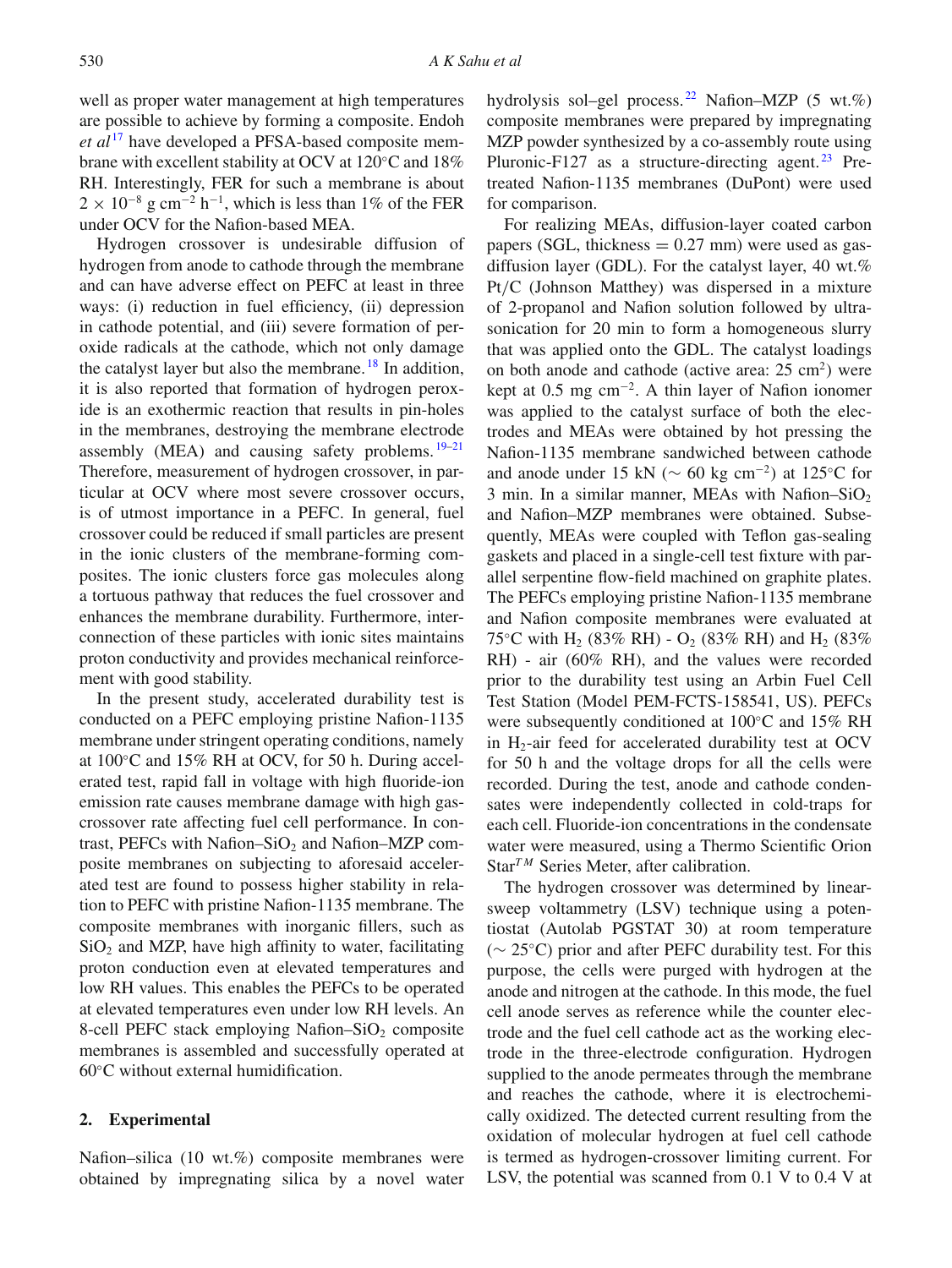a sweep rate of 2 mV  $s^{-1}$ . The crossover current was determined at the steady-state voltage range between 0.3 V and 0.35 V. For measurement of the electrochemical surface area (ESA) of the catalyst, cyclic voltammograms (CVs) were recorded under conditions described above between 0 V and 1 V at a sweep rate of 50 mV s<sup>-1</sup> prior and after durability test.

*In situ* impedance spectra were also obtained under fuel-cell-operating conditions with a load currentdensity of 200 mA/cm<sup>2</sup> prior and after durability test. The frequency ranges were selected between 5 kHz and 0.1 Hz with 15 mV amplitude using Autolab PGSTAT 128 N with NOVA software. During the impedance measurements, the cells were operated at room temperature ( $\sim 25$ °C) without humidifying the reactants. The resistance value associated with the membrane was determined from the high-frequency intercept of the impedance with the real axis.

Based on the fuel cell performance and durability data, it was established that Nafion composite membranes exhibit better properties compared to pristine Nafion-1135 membrane. Nafion–silica composite membranes of dimension 15 cm  $\times$  15 cm (= 225 cm<sup>2</sup>) were fabricated and MEAs were realized accordingly, and an 8-cell PEFC stack was assembled with electrode activearea of  $140 \text{ cm}^2$ . The configurations of  $140 \text{ cm}^2$  MEAs were similar to  $25 \text{ cm}^2$  MEAs with catalyst loadings of 1 mg cm<sup>−</sup><sup>2</sup> and 0.5 mg cm<sup>−</sup><sup>2</sup> maintained on cathode and anode, respectively. The 8-cell PEFC stack employing Nafion–silica composite membranes was assembled and performance evaluated with dry  $H_2$  at anode and atmospheric air passed through a humidity exchanger at cathode of the stack. Individual cell potentials of the stack were recorded at varying load current-densities for determining the consistency of MEAs.

#### **3. Results and discussion**

Nafion–silica composite membrane is fabricated by a novel sol–gel route as described elsewhere.<sup>[22](#page-7-4)</sup> In brief, homogeneous and transparent silica sol is first prepared by controlled water hydrolysis of tetra-ethoxy-orthosilicate (TEOS) by an *in situ* sol–gel process. Subsequently, the required amount of the sol is incorporated into the polymer matrix. The sol enters the fine pores of PFSA and due to the acidic nature of the latter forms Si–OH network in the pores, which on heating at 90◦C under vacuum culminate as Si–O–Si linkages forming a film of nearly the same thickness (∼90 μm) as Nafion-1135. The resultant polymer film is visibly transparent and has no particle/phase segregation. This process has distinct advantages over other conventional methods of making composite membranes. [24](#page-7-6)[–28](#page-7-7)

In contrast, the rapid hydrolysis and polymerization reaction while preparing zirconia sol results in uncontrolled thickness and volume reduction in the composite membrane. Accordingly, for fabricating Nafion– MZP composite membrane, MZP powders are first prepared using a structure-directing cationic surfactant (Pluronic-F127) by a co-assembly route and subsequently mixed with Nafion ionomer for fabricating composite membranes. [23](#page-7-5) Zirconia has sphere-like irregular porous structure in the composite membrane. MZP acts as surface-functionalised-solid-superacid-protonconducting medium as well as inorganic filler with high affinity to absorb water and facilitates fast protontransport across the electrolyte membrane as desired for PEFC operation. This process has many advantages over other conventional methods for preparing composite membranes. [29](#page-7-8)[–31](#page-7-9)

PEFCs employing pristine Nafion-1135, Nafion–  $SiO<sub>2</sub>$  and Nafion–MZP membranes are conditioned at 100◦C with 15% RH for the accelerated durability test at OCV for 50 h and the data are shown in figure [1.](#page-2-0) During 50 h of operation, the PEFC employing pristine Nafion-1135 membrane exhibits a voltage drop of about 150 mV as against only ∼20 mV for the PEFCs employing Nafion–SiO<sub>2</sub> and Nafion–MZP composite membranes. This is attributed to reduced fuel-crossover across composite membranes due to the presence of hydrophilic inorganic fillers that provide better water retention in the composite membranes and make the composite membranes less susceptible

<span id="page-2-0"></span>

**Figure 1.** Change in OCV ( $\Delta_{OCV}$ ) with time for the PEFCs employing pristine Nafion-1135, Nafion–SiO<sub>2</sub> and Nafion–MZP composite membranes at 100◦C and 15% RH.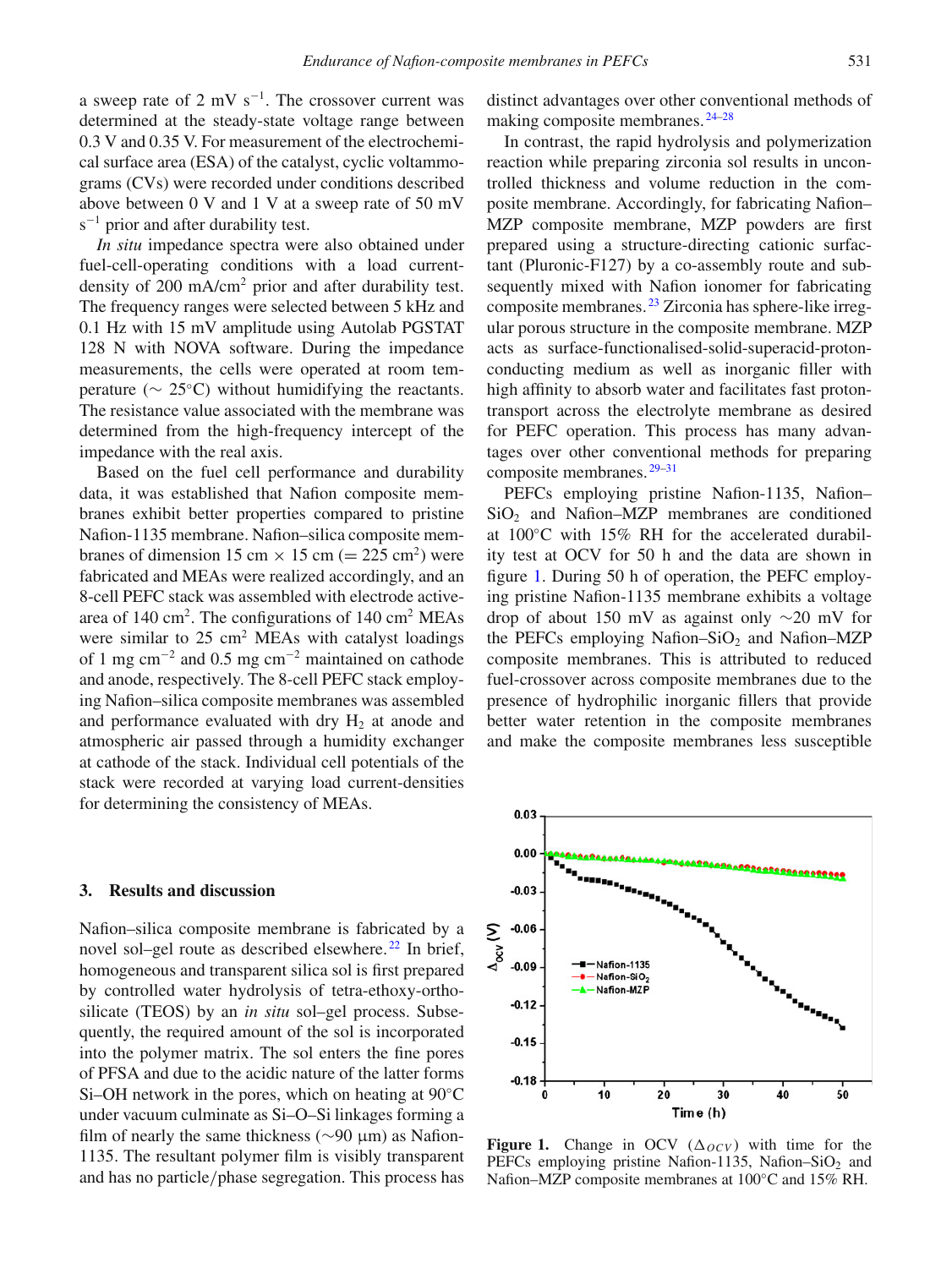to structural damage, and help mitigating the shrinkage of membranes even at low RH values. This is further supported by reduced fluoride-ion emission rate (FER) and hydrogen crossover current for the composite membranes in relation to the pristine Nafion-1135 membrane.

Figure [2](#page-3-0) depicts FER data on by-product water collected from anode and cathode exhausts during 50 h of stability test for PEFCs employing pristine Nafion-1135, Nafion–SiO<sub>2</sub> and Nafion–MZP composite membranes. The FER values for PEFCs employing composite membranes on both anode and cathode exhausts are significantly lower in relation to the FER value for PEFC employing pristine Nafion-1135 membrane. Incorporating  $SiO<sub>2</sub>$  or MZP to the Nafion matrix increases the membrane chemical stability and hinders fuel crossover that reduces  $H_2O_2$  formation on the cathode side.

Figure [3](#page-3-1) represents hydrogen-crossover current density for the PEFCs employing pristine Nafion-1135, Nafion–SiO<sub>2</sub> and Nafion–MZP composite membranes prior and after the durability test. The hydrogen crossover current data are culled from figure [3](#page-3-1) and are also presented in table [1.](#page-4-0) Crossover current for all the membranes are nearly similar prior to the durability test. However, the hydrogen cross-over current is about 3 times higher for pristine Nafion-1135 membrane after durability test. This indicates that fatal damage to membrane could be due to membrane thinning and/or formation of micro-holes during the course of durability test. By contrast, hydrogen-crossover currents for Nafion–SiO<sub>2</sub> and Nafion–MZP composite membranes show only a marginal increase after durability test. The presence of inorganic fillers in the ionic clusters of Nafion matrix restricts fuel crossover as

<span id="page-3-0"></span>

**Figure 2.** Fluoride-ion emission rates at anode and cathode for the PEFCs employing pristine Nafion-1135, Nafion–SiO<sub>2</sub> and Nafion–MZP composite membranes after durability test.

<span id="page-3-1"></span>

**Figure 3.** Hydrogen cross-over current for the PEFCs employing pristine Nafion-1135, Nafion–SiO<sub>2</sub> and Nafion– MZP composite membranes prior and after durability test.

the molecular hydrogen is made to follow a tortuous path across the composite membranes. Furthermore, the inter-connection of these fillers with ionic sites provides good proton conductivity with mechanical stability.

Figure [4](#page-4-1) shows *in situ* impedance spectra for PEFCs employing pristine Nafion-1135, Nafion–SiO<sub>2</sub> and Nafion–MZP composite membranes prior and after durability test at a load current-density of 200 mA cm<sup>−</sup>2. Nyquist plot obtained in the present study has only a single arc which basically reflects the cathodic impedance as the reaction kinetics for hydrogen oxidation reaction is relatively faster. Besides, the interest in the present study is to find the deviation in the R*<sup>s</sup>* value of the membrane during the endurance/durability test. Accordingly, typical Randles equivalent circuit is used. The impedance spectra with pristine Nafion-1135 membrane shows wide variation in  $R<sub>hf</sub>$  and  $R<sub>ct</sub>$  values prior and after durability test in relation to the composite membranes (table [1\)](#page-4-0). The lack of water molecules at elevated temperature and low humidity cause physical damage to the membrane with Pt catalyst sintering and/or destruction of three-phase boundaries. The Nyquist plot for pristine Nafion-1135 membrane after durability test shows 45◦ branch reflecting the coupling of distributed ionic resistance and capacitance in the catalyst layer primarily due to limited proton conductivity. Furthermore, a possible cause for the increased  $R<sub>ct</sub>$ at high temperatures could be due to reduction of water content in the catalyst layer. By contrast, in case of composite membranes, due to the presence of hydrophilic filler materials, membrane and catalyst layer wettability is maintained which in turn has very little effect on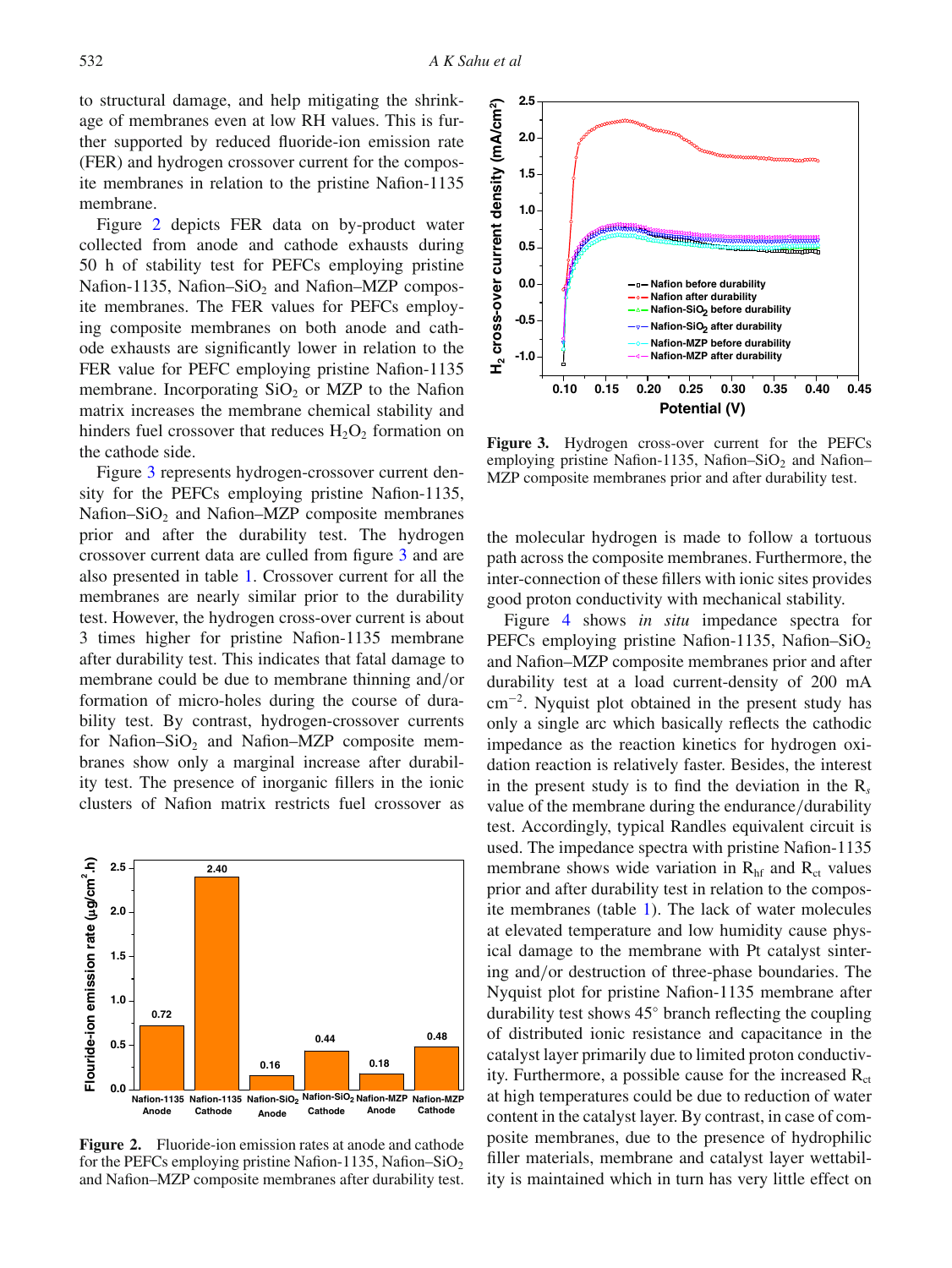| Membrane<br>type        | R <sub>hf</sub><br>$(\Omega \text{ cm}^2)$ |                     | $R_{ct}$<br>$(\Omega \text{ cm}^2)$ |                     | $H_{2cross-over current}$<br>$(mA cm^{-2})$ |                     | ESA $(m^2 g^{-1})$          |                     |
|-------------------------|--------------------------------------------|---------------------|-------------------------------------|---------------------|---------------------------------------------|---------------------|-----------------------------|---------------------|
|                         | <b>Before</b><br>durability                | After<br>durability | <b>Before</b><br>durability         | After<br>durability | <b>Before</b><br>durability                 | After<br>durability | <b>Before</b><br>durability | After<br>durability |
| Nafion-1135             | 0.16                                       | 0.22                | 0.26                                | 2.24                | 0.50                                        | 1.74                | 100                         | 56.5                |
| Nafion–SiO <sub>2</sub> | 0.15                                       | 0.16                | 0.24                                | 0.77                | 0.47                                        | 0.59                | 100                         | 99.0                |
| Nafion-MZP              | 0.15                                       | 0.16                | 0.24                                | 0.82                | 0.48                                        | 0.65                | 100                         | 97.1                |

<span id="page-4-0"></span>**Table 1.** High-frequency resistance  $(R<sub>hf</sub>)$ , charge-transfer resistance  $(R<sub>ct</sub>)$ , hydrogen cross-over current and ESA of cathode catalyst for the MEAs with Nafion-1135, Nafion–SiO<sub>2</sub> and Nafion–MZP membranes before and after durability tests.

 $R<sub>hf</sub>$  and  $R<sub>ct</sub>$  values after durability test. Cyclic voltammograms are also recorded to measure electrochemical surface area (ESA) of catalyst prior and after durability test. For PEFC comprising Nafion-1135 membrane, the ESA of the cathode catalyst is 100 m<sup>2</sup> g<sup>-1</sup> and 56.5 m<sup>2</sup> g<sup>-1</sup> prior and after durability test, respectively. Operating the PEFC both at elevated temperature and low RH during durability tests brings about a reduction in the ESA value due to growth of Pt particles.<sup>[32](#page-7-10)</sup> However, in the PEFCs comprising pristine Nafion–SiO<sub>2</sub> and Nafion–MZP composite membranes, a negligible change in ESA is observed due to high hydration level maintained by inorganic particles leading to proper water management in the MEAs.

The performance data for pristine Nafion-1135, Nafion–Si $O_2$  and Nafion–MZP composite membranes prior and after durability test at 75°C with H<sub>2</sub> (83%) RH) and  $O_2$  (83% RH) are shown in figure [5.](#page-4-2) The peak-power densities for the PEFCs with pristine Nafion-1135, Nafion–SiO<sub>2</sub> and Nafion–MZP composite membranes are 770 mW cm<sup>−</sup>2, 866 mW cm<sup>−</sup><sup>2</sup>

<span id="page-4-1"></span>

Figure 4. Nyquist plot for the PEFCs employing pristine Nafion-1135, Nafion–SiO<sub>2</sub> and Nafion–MZP composite membranes prior and after durability test at 200 mA/cm<sup>2</sup>.

and 800 mW cm<sup>−</sup><sup>2</sup> respectively. Superior performance for PEFCs with composite membranes are due to the presence of positively-charged silica and zirconia particles which counter balance the negatively-charged sulphonate groups present in Nafion enhancing the hydrophilicity of the composite membranes. The longrange coulombic attractive forces between protons and sulphonate groups are disrupted by the presence of positively-charged silica and zirconia particles in the membrane, facilitating the protons to readily pass through the membrane pores. $23$  Performance of the PEFC with pristine Nafion-1135 membrane drastically reduces after durability test due to continuous operation under low RH and at elevated temperature causing physical deformation of the membrane. However, the presence of hydrophilic materials, such as  $SiO<sub>2</sub>$ and MZP, helps holding water and keeps composite membranes hydrated. Accordingly, Nafion–SiO<sub>2</sub> and Nafion–MZP composite membranes do not suffer temperature and humidity-related structural deformation

<span id="page-4-2"></span>

**Figure 5.** Polarization curves for the PEFCs employing pristine Nafion-1135, Nafion–SiO<sub>2</sub> and Nafion–MZP composite membranes prior and after durability test at 75◦C with  $H_2$  (83% RH) and  $O_2$  (83% RH).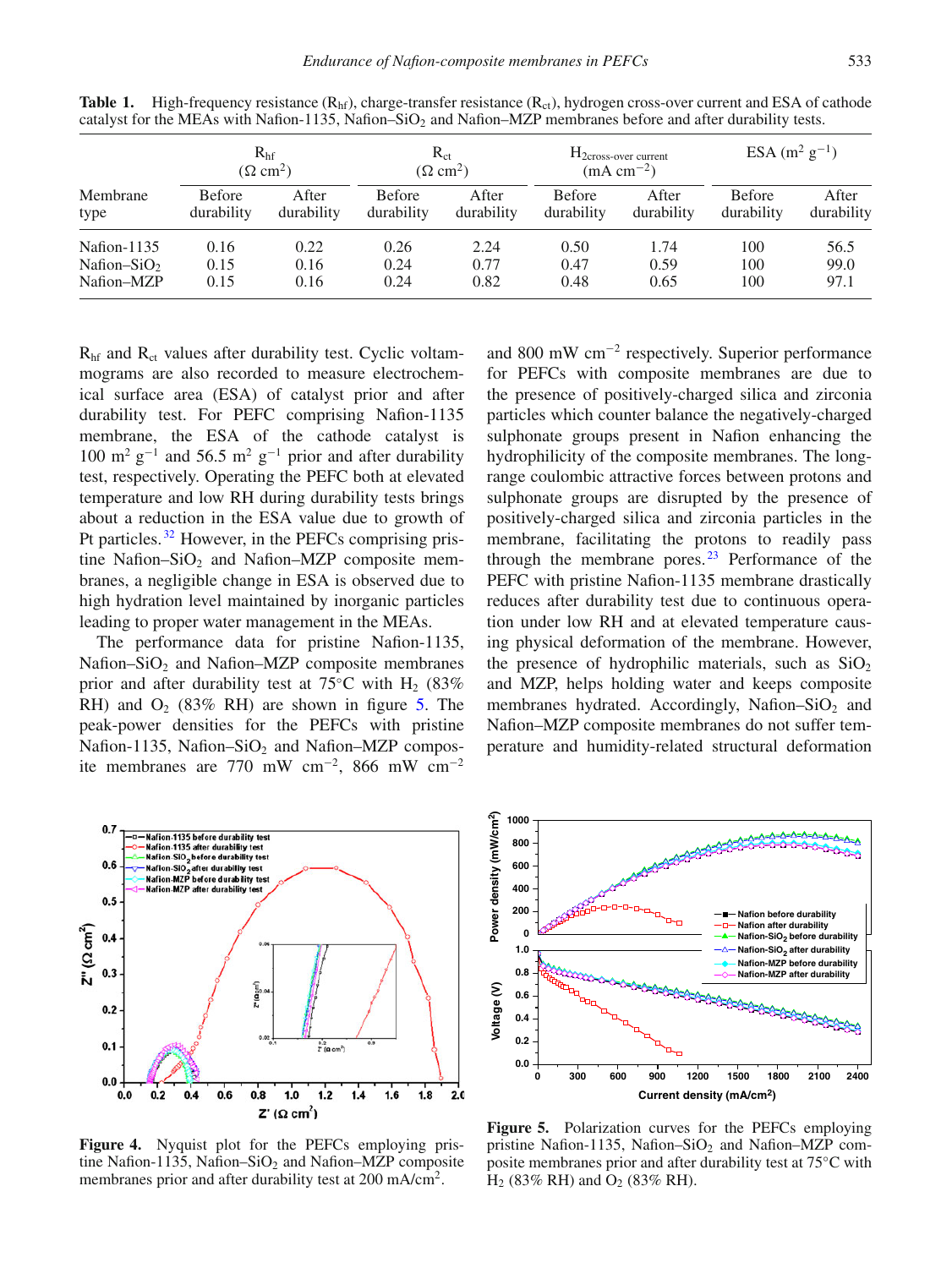and show little variation in fuel cell performance prior and after durability test.

Figure [6](#page-5-0) shows the performance curves for the PEFCs comprising pristine Nafion-1135, Nafion-SiO<sub>2</sub> and Nafion–MZP composite membranes prior and after durability test at 75°C with H<sub>2</sub> (83% RH) and air (60% RH). The peak-power densities prior to the durability test for the PEFCs with pristine Nafion-1135, Nafion–SiO<sub>2</sub> and Nafion–MZP composite membranes are 535 mW cm<sup>−</sup>2, 625 mW cm<sup>−</sup><sup>2</sup> and 610 mW cm<sup>−</sup>2, respectively. At high load currentdensities, for the PEFC with pristine Nafion-1135 membrane, the water generation rate at the cathode is too high to substantially affect the effective area of the gas-diffusion layers restricting the permeation of reactant gases to the active catalyst sites. However, the high water-uptake by Nafion–SiO<sub>2</sub> and Nafion–MZP composite membranes hydrates the membranes with the product water and mitigates water flooding in the PEFCs. After durability test in stringent operating conditions for a prolonged period, the PEFC comprising pristine Nafion-1135 membrane shows drastic reduction in performance, while the performance of PEFCs with composite membranes has little effect. These data further support superior properties of the composite membranes and their suitability as durable membranes for PEFCs operating at elevated temperature and reduced RH. In contrast, the performance of the PEFC with pristine Nafion-1135 membrane deteriorates due to poor dimensional and structural stability.

From the foregoing, it is concluded that Nafioncomposite membranes exhibit better performance at

<span id="page-5-0"></span>

**Figure 6.** Polarization curves for PEFCs employing pristine Nafion-1135, Nafion–SiO<sub>2</sub> and Nafion–MZP composite membranes prior and after durability test at  $75^{\circ}$ C with H<sub>2</sub> (83% RH) and Air (60% RH).

elevated temperature and low humidity under stringent operating conditions. The performance of Nafion– silica composite membrane is superior when compared to all the membranes studied here. This may be due to impregnation of silica into Nafion matrix in the form of a sol by a novel water hydrolysis sol–gel process leading to a uniform and homogeneous composite membrane without any phase separation. In contrast, for fabricating Nafion–MZP composite membranes, the MZP powder is first prepared by a co-assembly route and mixed with Nafion ionomer for casting composite membranes. During the process, the particles are uniformly dispersed in Nafion matrix but a phase separa-tion is observed.<sup>[33](#page-7-11)</sup> Accordingly, suitability of Nafion– silica composite membrane for its operation without external humidification in a PEFC stack is studied. For this purpose, Nafion–silica membranes of  $225 \text{ cm}^2$  area are cast and an 8-cell PEFC stack with an active flowfield area of  $140 \text{ cm}^2$  is assembled. The stack is performance tested without external humidification. In the stack, atmospheric air is fed to the cathode through a humidity exchanger (internal membrane-humidifier)

<span id="page-5-1"></span>

**Figure 7.** (**a**) and (**b**) are power and power density curves for the Nafion–silica 8-cell PEFC stack operating at 60◦C without any external humidification.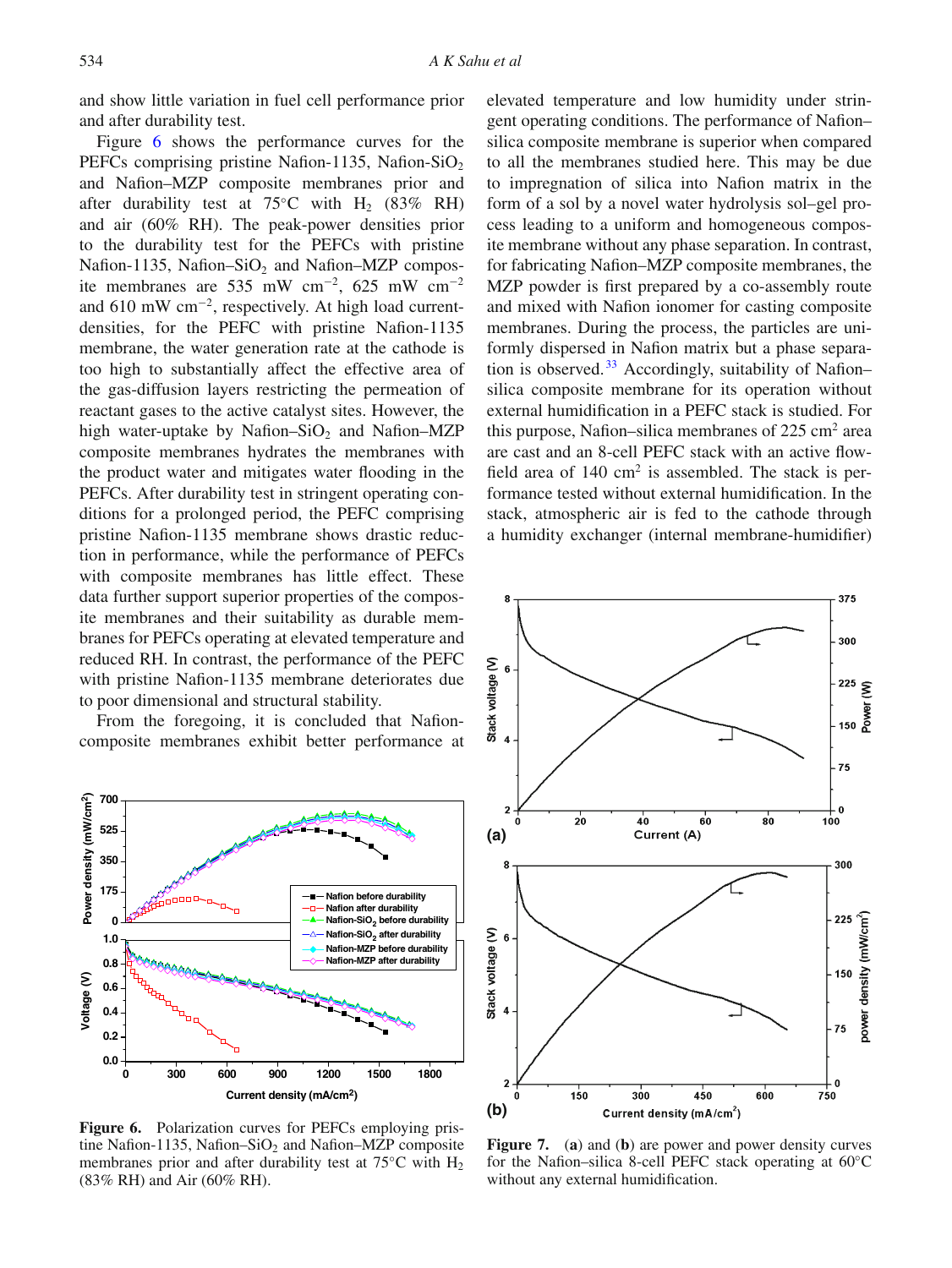<span id="page-6-9"></span>

**Figure 8.** Individual cell voltages for the 8-cell Nafion– silica PEFC stack at varying load- current densities operating at 60◦C without any external humidification.

attached to the stack so as to absorb both heat and product water from the fuel-cell stack. Figures [7a](#page-5-1) and b show variations in power and power density for such a Nafion–SiO<sub>2</sub> PEFC stack operating with  $H_2$  in deadend mode and air without external humidification. The maximum power output from the PEFC stack is found to be 325 W (290 mW cm<sup>-2</sup>) at a load current of 85 A (607 mA cm<sup>−</sup>2). Figure [8](#page-6-9) shows cell-to-cell voltage for the PEFC stack at OCV, and at load current-densities of 71 mA cm<sup>−</sup>2, 250 mA cm<sup>−</sup><sup>2</sup> and 465 mA cm<sup>−</sup>2. The cell-to-cell voltage variation is fairly uniform at OCV and 71 mA cm<sup>-2</sup> while a variation within  $\pm$  25 mV is seen at 250 mA cm<sup>-2</sup> and 465 mA cm<sup>-2</sup>.

In brief, the present study is a detailed investigation on the durability of Nafion-1135, Nafion–silica and Nafion–MZP composite membranes in a PEFC operating at 100◦C and 15% RH. The presence of silica and MZP as filler materials for the composite membrane helps absorbing water that acts as a water reservoir to keep the membrane hydrated even at elevated temperatures and low RH values. This helps the PEFCs to sustain periods of inlet-stream draught without excessive loss in membrane conductivity. A PEFC stack with Nafion–silica composite membrane is assembled wherein the humidification exigencies are avoided that help reducing the system complexity and hence its cost.

## **4. Conclusions**

The stability and durability of PEFCs employing pristine Nafion-1135, Nafion–SiO<sub>2</sub> and Nafion–MZP composite membranes are evaluated at an elevated temperature and at a reduced RH value. It is surmised that the properties such as reduced gas-crossover, fast reaction-kinetics and superior fuel-cell-performance with Nafion–SiO<sub>2</sub> and Nafion–MZP composite membranes help prolonged operation of PEFCs without any external humidification. The best performance is achieved with the PEFC operating with Nafion–SiO<sub>2</sub> composite membrane. An 8-cell PEFC stack employing Nafion–Si $O_2$  composite membrane is performance evaluated with  $H_2$  and atmospheric air without any external humidification, and is found to deliver a maximum power output of 325 W.

## **Acknowledgement**

Financial support from the Council of Scientific and Industrial Research (CSIR), New Delhi is gratefully acknowledged.

### **References**

- <span id="page-6-0"></span>1. Xie J, Wood D L, More K L, Atanassov P and Borup R L 2005 *J. Electrochem. Soc.* **152** A1011
- 2. Darling R M and Meyers J P 2003 *J. Electrochem. Soc.* **150** A1523
- 3. Wang X, Kumar R and Myers D J 2006 *Electrochem. Solid-State Lett.* **9** A225
- 4. Yasuda K, Taniguchi A, Akita T, Ioroi T and Siroma Z 2006 *Phys. Chem. Chem. Phys.* **8** 746
- 5. Roen L M, Paik C H and Jarvi T D 2004 *Electrochem. Solid-State Lett.* **7** A19
- <span id="page-6-1"></span>6. Li W and Lane A M 2010 *Electrochim. Acta* **55** 6926
- <span id="page-6-2"></span>7. Srinivasan S, Mosdale R, Stevens P and Yang C 1999 *Annu. Rev. Energy Environ.* **24** 281
- <span id="page-6-3"></span>8. Narayanan S R, Valdez T I and Firdosy S 2009 *J. Electrochem. Soc.* **156** B152
- <span id="page-6-4"></span>9. Knights S D, Colbow K M, St-Pierre J and Wilkinson D P 2004 *J. Power Sources* **127** 127
- 10. Kocha S S, Yang J D and Yi J S 2006 *AIChE Journal* **52** 1916
- <span id="page-6-5"></span>11. Borup R, Meyers J, Pivovar B, Kim Y S, Mukundan R, Garland N, Myers D, Wilson M, Garzon F, Wood D, Zelenay P, More K, Stroh K, Zawodzinski T, Boncella X J, McGrath J E, Inaba O M, Miyatake K, Hori M, Ota K, Ogumi Z, Miyata S, Nishikata A, Siroma Z, Uchimoto Y, Yasuda K, Kimijima K and Iwashita N 2007 *Chem. Rev.* **107** 3904
- <span id="page-6-6"></span>12. Abdullah A M, Okajima T, Kitamura F and Ohsaka T 2008 *Electrochemistry Commun.* **10** 1732
- 13. Kinumoto T, Inaba M, Nakayama Y, Ogata K, Umebayashi R, Tasaka A, Iriyama Y, Abe T and Ogumi Z 2006 *J. Power Sources* **158** 1222
- 14. Mittal V O, Kunz H R and Fenton J M 2006 *ECS Trans.* **1** 275
- <span id="page-6-7"></span>15. Liu H, Gasteiger H A, Laconti A and Zhang J 2006 *ECS Trans.* **1** 283
- <span id="page-6-8"></span>16. Chen J, Asano M, Yamaki T and Yoshida M 2006 *J. Appl. Polym. Sci.* **100** 4565